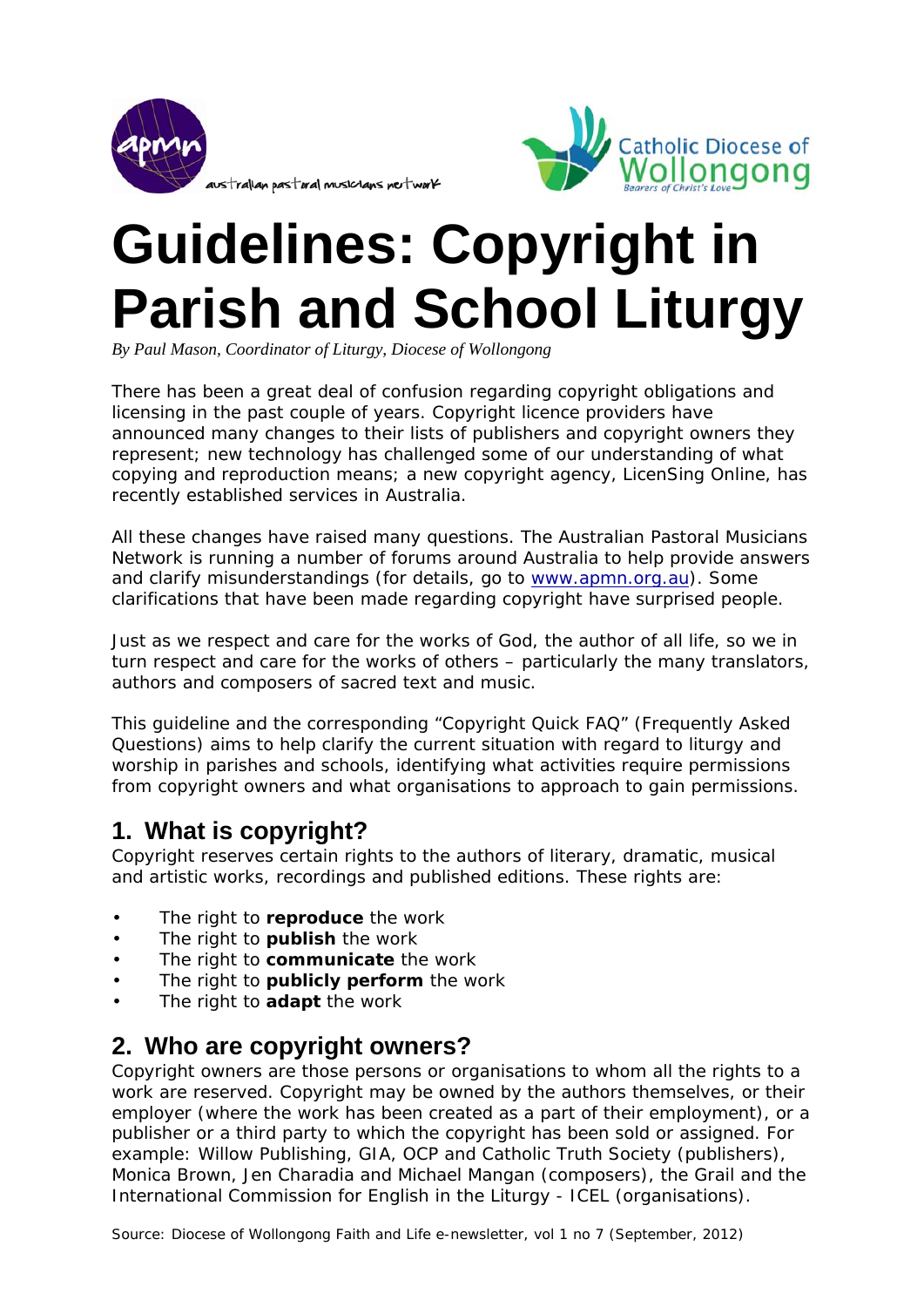## **3. How long does copyright last?**

Works are protected from the moment a work is written down or recorded until 70 years after the death of the author. Arrangements and recordings are protected for 70 years from the year of publication. Published editions are protected for 25 years from the date of publication. These rights are established in Australian law and protected by the *Copyright Act (1968)*.

## **4. Is liturgy subject to copyright?**

Yes! Virtually all scripture, liturgical texts and music contained in the Rites of the Church are copyright protected works. The Gather Australia hymnal, the As One Voice hymnals, the Together in Song hymnal, the New Living Parish Hymnal and the Catholic Worship Book hymnal are copyright protected published editions of works. CD and DVD recordings are also copyright protected.

There are some older hymn texts and melodies that are in the public domain (i.e. they are no longer copyright protected). But it is worth noting that recent publications of arrangements of public domain hymns are copyright protected for 25 years from date of publication.

## **5. Is permission needed to** "**publicly perform**" **liturgy?**

No. Thankfully, parishes and schools do not need permission to **publicly perform** copyright protected works in a liturgical or other worship service. Performances in these circumstances are exempt from public performance licensing requirements by the Australian performance rights organisations – Australasian Performing Right Association (APRA) and Phonographic Performance Company of Australia (PPCA). This exemption covers live performance as well as the playing of recordings and extends to all liturgical services – Masses, Weddings, Funerals, Reconciliation Services, etc. – whether in a church, school hall, or other location.

Note, this exemption only applies for liturgy and worship situations. See FAQ #13 below regarding public performance permissions required for other events.

## **6. What are the implications for parishes and schools?**

Parishes and schools may use the published editions of missals, lectionaries, worship aids, hymnals, psalm collections, DVDs, digital media CDs and audio CDs in liturgy without concerning themselves with copyright permissions.

However, parishes and schools must gain permission from copyright owners when they **reproduce**, **publish**, **communicate** or **adapt** any copyright protected work for use in liturgy and other forms of prayer and worship. This includes duplicating CDs, photocopying pages from hymnals and other published editions, publishing booklets for special events, transcribing lyrics onto PowerPoint slides or into worship presentation software systems, copying PowerPoint slides into presentation slide sets in PowerPoint software, etc.

Fortunately, most copyright owners of scripture, liturgical texts and hymns have special licence arrangements to make it easy for parishes and schools to obtain permissions to **reproduce**, **publish** and **communicate** copyright protected works. But, obtaining permission to **adapt** works is difficult if not impossible.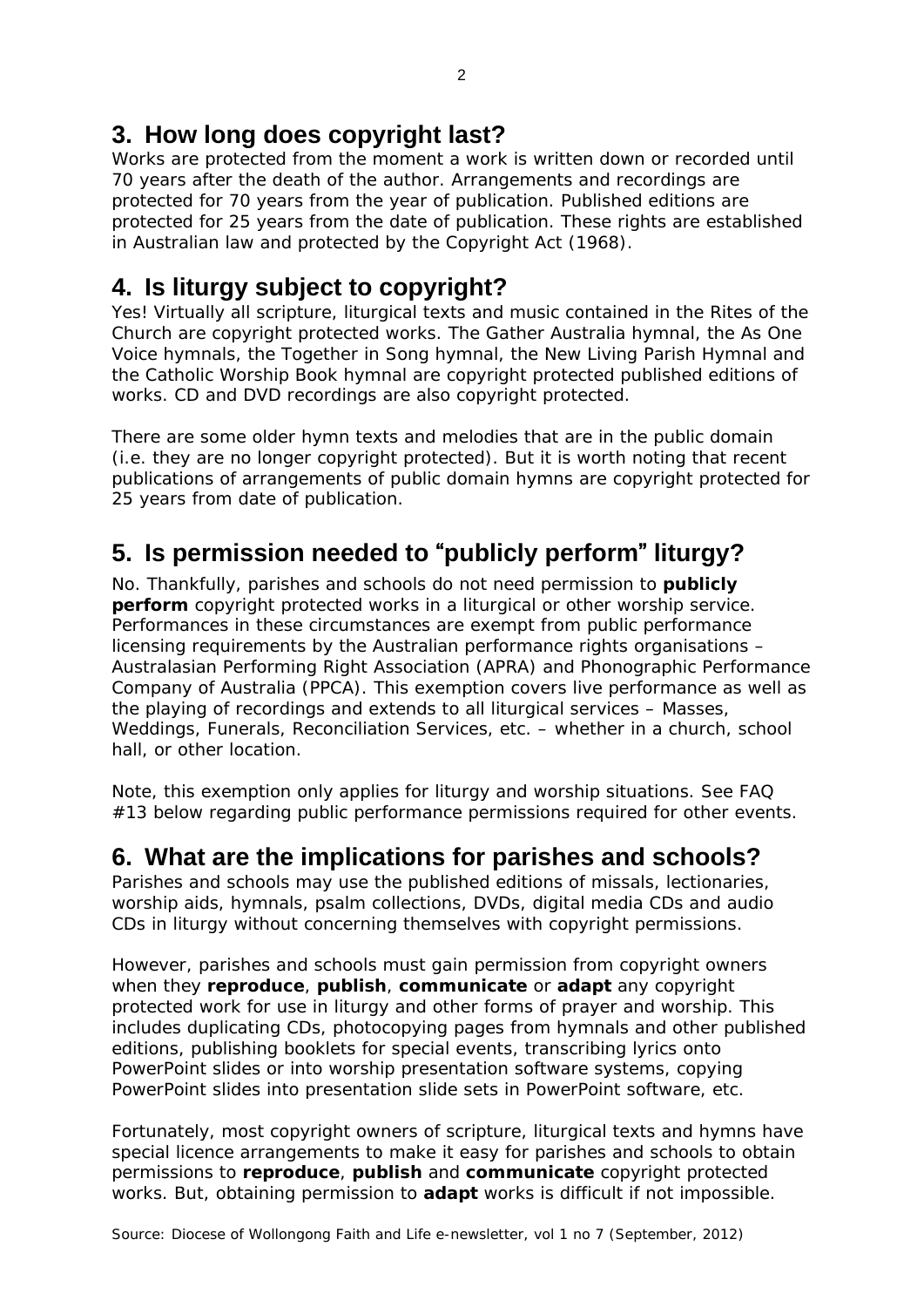## **7. What about liturgical texts in booklets or slides?**

It is often useful to include dialogue responses, acclamations and the people's prayers (e.g. the Creed, the Our Father) in service booklets or slide presentations to facilitate the assembly's participation. This is particularly the case for weddings, funerals and other rites where the people may not be familiar with their parts.

The International Commission for English in the Liturgy (ICEL) is the copyright owner of the majority of liturgical texts, including the English translations of:

- the *Roman Missal*
- the psalm responses and Gospel verses from the *Lectionary for Mass*
- the *Rite of Marriage*
- the *Order of Christian Funerals*
- the *Rite of Baptism for Children*
- the *Rite of Confirmation*
- the *Rite of Christian Initiation of Adults*
- *Holy Communion and Worship of the Eucharist outside Mass*
- the *Rite of Penance*

ICEL provides royalty-free permission for parishes and schools to **reproduce**, **publish** and **communicate** their liturgical texts for use at a specific Mass or celebration of an individual congregation or institution, for example: convention program booklets, jubilee Masses, ordinations, baptisms, first communions, confirmations, funerals, weddings, etc., *provided* that the following conditions are met:

- the publication is not produced by a publishing firm;
- the publication is not sold;
- the appropriate copyright notice appears on the cover, inside cover, or title page;
- the official editions of the texts are followed exactly.

When transcribing the texts from the official ICEL editions or copying from the LabOra software library of the official editions, the appropriate copyright notices to be used are as follows:

- Excerpts from the English translation of the *Rite of Marriage* © 1969, International Committee on English in the Liturgy, Inc. All rights reserved.
- Excerpts from the English translation of the *Rite of Baptism for Children* © 1969, emended 1984, International Committee on English in the Liturgy, Inc. All rights reserved.
- Excerpts from the English translation of the *Rite of Holy Week* © 1970, International Committee on English in the Liturgy, Inc. All rights reserved.
- The English translation of the Alleluia and Gospel verse from *The Lectionary for Mass* © 1969, 1981, 1997 International Committee on English in the Liturgy, Inc. All rights reserved.
- The English translation of the Lenten Acclamation from *The Lectionary for Mass* © 1969, 1981, 1997 International Committee on English in the Liturgy, Inc. All rights reserved.
- The English translation of the psalm response from *The Lectionary for Mass* © 1969, 1981, 1997 International Committee on English in the Liturgy, Inc. All rights reserved.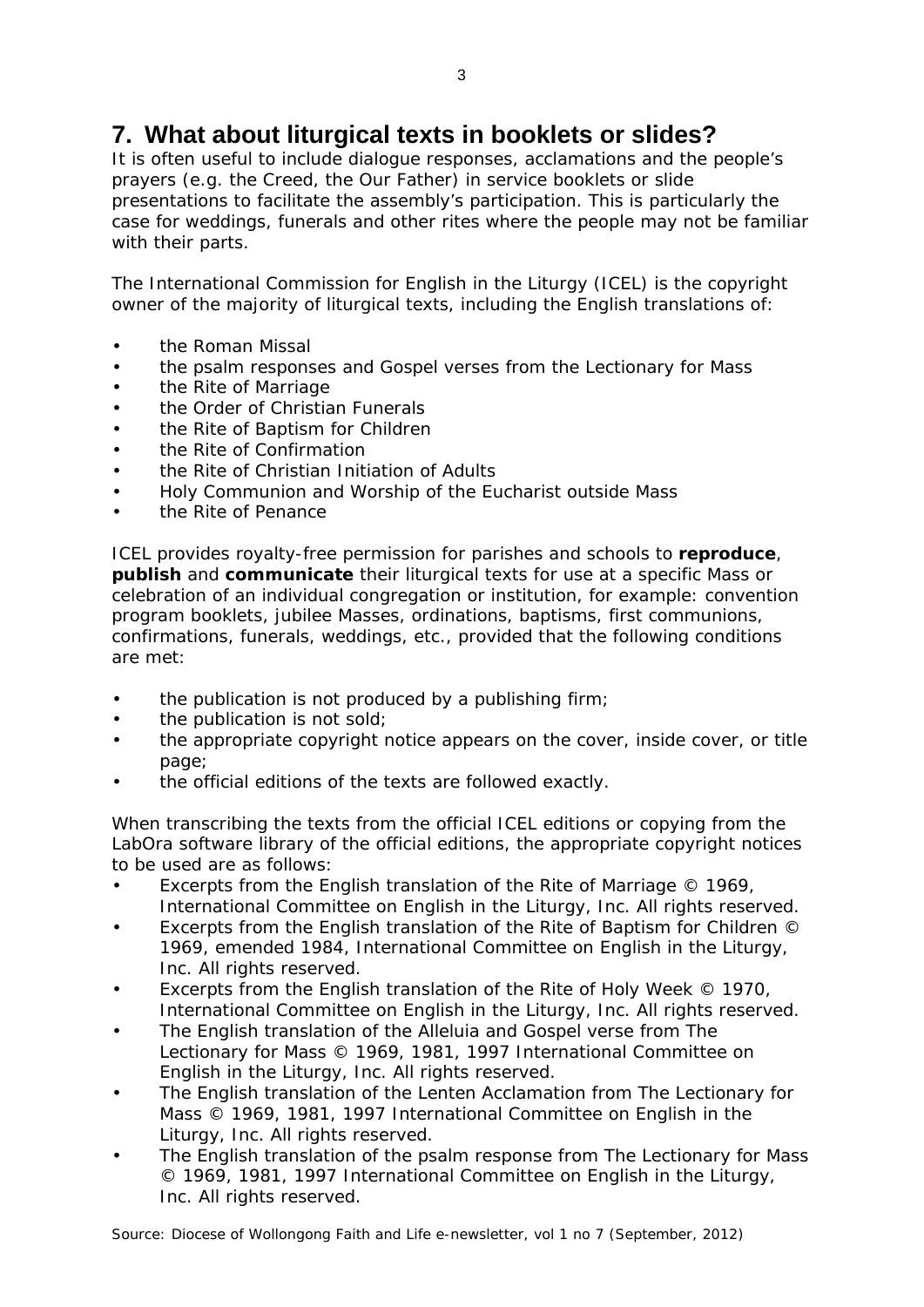- Excerpts from the English translation of the *Rite of Christian Initiation of Adults* © 1985, International Committee on English in the Liturgy, Inc. All rights reserved.
- Excerpts from the English translation of the *Rite of Confirmation*, Second Edition © 1975, International Committee on English in the Liturgy, Inc. All rights reserved.
- Excerpts from the English translation of the *Ordination of Deacons, Priests, and Bishops* © 1975, International Committee on English in the Liturgy, Inc. All rights reserved.
- Excerpts from the English translation of the *Dedication of a Church and an Altar* © 1978, Revised 1989, International Committee on English in the Liturgy, Inc. All rights reserved.
- Excerpts from the English translation of the *Order of Christian Funerals* © 1989, 1985, International Committee on English in the Liturgy, Inc. All rights reserved.
- Excerpts from the English translation and chants of *The Roman Missal* © 2010, International Commission on English in the Liturgy Corporation. All rights reserved.

Multiple attributions may be necessary in a given booklet. If the texts are being copied into a slide for projection, the attribution should be included on the slide.

#### **8. What about scripture in booklets or slides?**

Scripture references may be included in service booklets for a liturgy as a memento of the particular service. Scripture references should not be displayed during proclamation of the Word, as they are superfluous to the liturgical action, which is proclamation by the reader and listening by the assembly. No copyright permissions are required to print scripture references.

The text of the scripture readings proclaimed during the Liturgy of the Word should not be included in service booklets or on slides. The proclamation of scripture in the liturgy is a ministerial function. It calls for the readings to be **read by a reader, a deacon or a priest** (*General Instruction of the Roman Missal*, 59). "When the sacred scriptures are read in the Church, God himself speaks to his people, and Christ, present in his word, proclaims the Gospel. Therefore the readings from the Word of God are to be **listened to reverently by everyone**" (G*eneral Instruction of the Roman Missal,* 29). Readers are to be trained to proclaim the word loud and clear. Churches should provide adequate sound reinforcement, including hearing loops for those with hearing aids, so that all present can clearly hear the reader and listen to the proclamation. Where the community includes deaf people, the proclamation should be signed in Auslan (Australian Sign Language) so they can understand what is being proclaimed.

There are some parish and school settings where it is helpful to provide scripture in handouts for the purposes of individual reflection. For example: for bible study groups, Lenten reflection groups, sacramental preparation groups and other catechetical situations.

Where more than 500 words of scripture are being reflected upon, it is advisable to have bibles or other published editions of scripture available for all participants. However, the copyright owners of the various translations permit parishes, schools and individuals to **reproduce**, **publish** and **communicate** up to 500 words of scripture without applying for permission, provided that: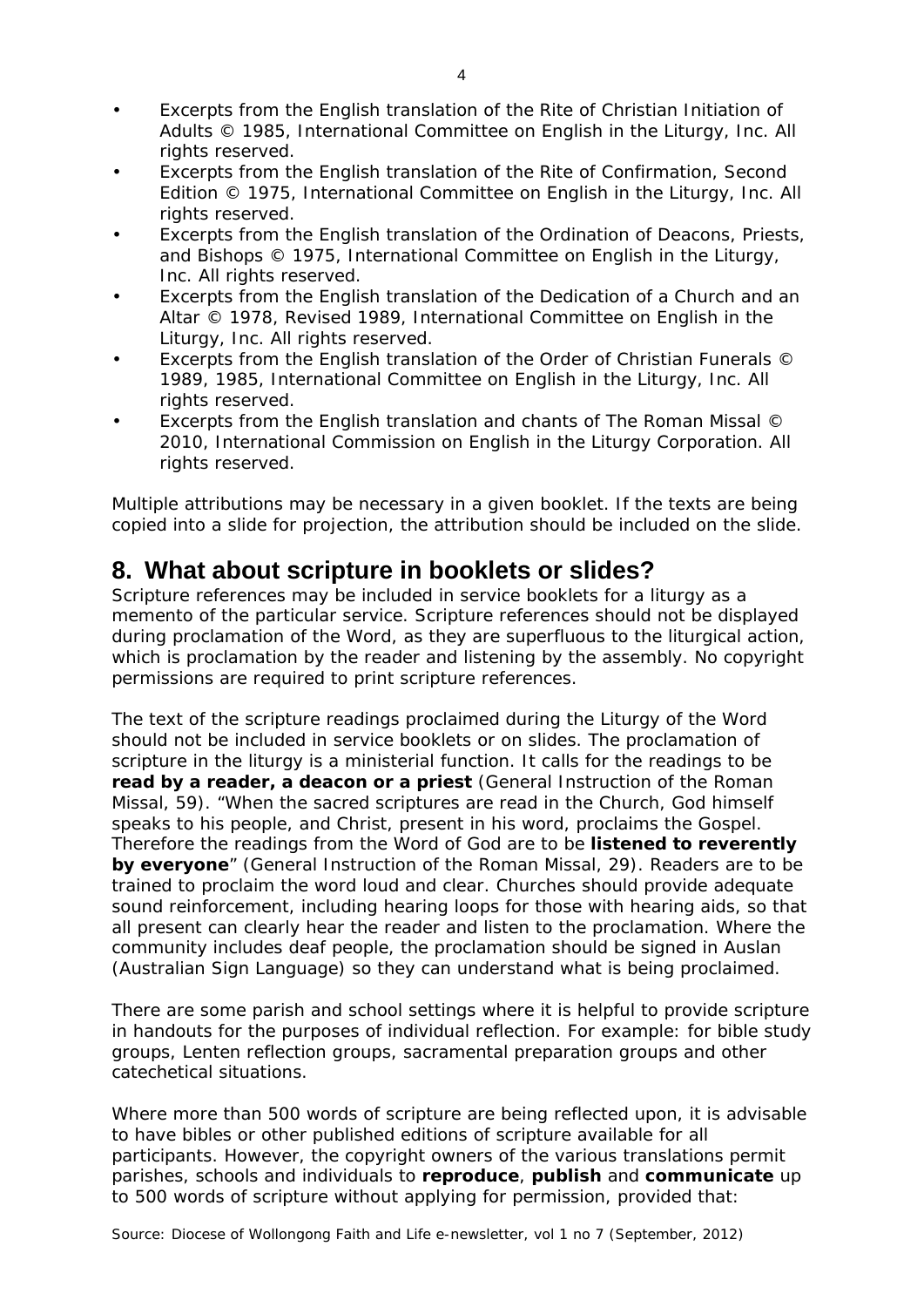- No more than 500 words of scripture are reproduced.
- the verses quoted do not amount to more than 50% of a complete book of the Bible,
- for CEV: the verses account for twenty-five percent (25%) or less of the total text of the work in which they are quoted,
- for NRSV: the verses account for fifty percent (50%) or less of the total text of the work in which they are quoted,
- for GRAIL: excerpts taken from no more than five psalms,
- the official editions of the text are followed exactly, and
- an appropriate copyright notice appears in the publication.

Acknowledgements depend on the translation of scripture used:

- JB (Lectionary): The Scripture quotations contained herein are from *The Jerusalem Bible* © 1966 by Darton, Longman & Todd Ltd and Doubleday and Company Ltd, and used by permission of the publishers.
- CEV (Children's Lectionary): Scripture taken from the *Contemporary English Version* © 1991, 1992, 1995 by American Bible Society, and used by permission of the publishers.
- The Grail (Psalms and canticles from the lectionary and liturgy of the hours): Psalm texts from *The Psalms: A New Translation* © 1963 The Grail (England), published by HarperCollins, and used by permission of the publishers.
- NRSV: The Scripture quotations contained herein are from the *New Revised Standard Version* of the Bible © 1989 the Division of Christian Education of the National Council of the Churches of Christ in the United States of America, and are used by permission. All rights reserved.

#### **9. What about music and lyrics in booklets or slides?**

When singing hymns, psalms and Mass settings in the liturgy that are not included in hymnals or other published editions for the assembly, it is important to provide at least the texts of the songs in some form for the assembly. Where the tune is unfamiliar, it is also helpful to provide the melody. This can be done in booklets, bulletin inserts, hymn sheets or in slides for projection.

Copyright owners of hymns, psalm settings and Mass settings have established agreements with a number of copyright licence providers to provide various permissions to **reproduce**, **publish** and **communicate** lyrics and melody lines. But not all copyright licence providers are equal!

In Australia, there are four copyright licence providers offering a range of reproduction, publishing and communication permissions to produce assembly booklets and slides. They each offer a range of reproduction, publishing and communication permissions (e.g. lyrics only, lyrics and melody). They each represent different copyright owners, provide a range of value added services (e.g. online reporting, lyrics download, melody and lyrics download) and support copying and publishing assembly aids in the form of booklets and slide presentations. The permissions fee is charged on an annual licence basis, a single title basis, or a one time event basis. The following table provides a comparison analysis of the various offerings and costs for annual licences and reporting services (as of August 2012).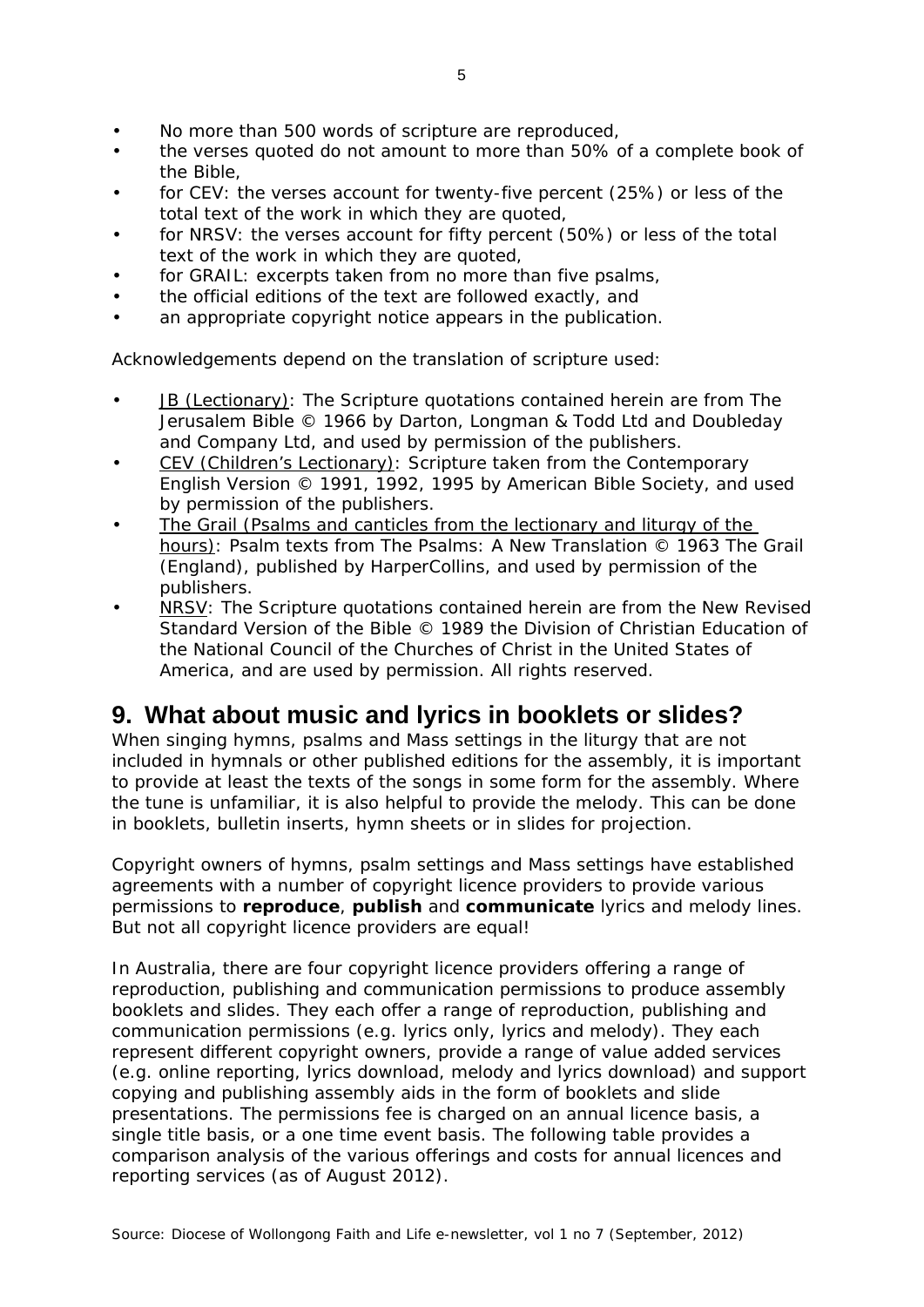| <b>Lyrics and</b><br>melody copy<br><b>licences</b>            | <b>CAL</b><br>Copyright<br>Agency<br><b>Limited</b>                                                                              | <b>CCLI</b><br><b>Church</b><br>Copyright<br>Licensing<br><b>International</b>                                                                          | <b>WOLI</b><br><b>Word of Life</b><br><b>International</b>                                                                                                    | <b>LSO</b><br>LicenSing<br><b>Online</b>                                                                                              |
|----------------------------------------------------------------|----------------------------------------------------------------------------------------------------------------------------------|---------------------------------------------------------------------------------------------------------------------------------------------------------|---------------------------------------------------------------------------------------------------------------------------------------------------------------|---------------------------------------------------------------------------------------------------------------------------------------|
| <b>Which</b><br>Copyright<br><b>Owners are</b><br>represented? | Separate<br>Religious<br>licence. No<br>published<br>list; does<br>not include<br>any major<br>religious<br>Copyright<br>Owners. | Evangelical,<br>Pentecostal; e.g<br>Crossroads;<br>Hillsong;<br>Integrity;<br>Kingsway;<br>Willow; Michael<br>Mangan;<br>Andrew Chinn;<br>John Burland; | Catholic; e.g.<br>GIA; OCP;<br>Spirit and<br>Song; WLP;<br>Wild Goose;<br>Taize; Willow;<br>Andrew Chinn;<br>John Burland;<br>Monica Brown;<br>Michael Mangan | Catholic; e.g.<br>GIA; OCP;<br>Spirit and<br>Song; WLP;<br>Wild Goose;<br>Willow; John<br>Burland; Monica<br>Brown:<br>Michael Mangan |
| <b>Permission to</b><br>copy lyrics?                           | Yes. CAL<br>works only.                                                                                                          | Yes. CCLI<br>works only.                                                                                                                                | Yes. WOLI<br>works only.                                                                                                                                      | Yes. LSO works<br>only.                                                                                                               |
| <b>Permission to</b><br>copy melody?                           | No.                                                                                                                              | No.                                                                                                                                                     | Yes. WOLI<br>works only.                                                                                                                                      | Yes. LSO works<br>only.                                                                                                               |
| <b>Annual licence</b><br>whole of parish                       | Yes. CAL<br>works only.                                                                                                          | Yes. CCLI<br>works only.                                                                                                                                | Yes. WOLI<br>works only.                                                                                                                                      | Yes. LSO works<br>only.                                                                                                               |
| reporting<br>system                                            | None.                                                                                                                            | Yes. online.                                                                                                                                            | Yes, CD.                                                                                                                                                      | Yes. online.                                                                                                                          |
| Parish <500<br>attendees per<br>Sunday?                        | Contact<br>CAL. Not<br>published.                                                                                                | \$464                                                                                                                                                   | $$449.50*$<br>(\$74.80 for<br>Taize only)                                                                                                                     | \$249                                                                                                                                 |
| Parish < 1,000  <br>attendees per<br>Sunday?                   | Contact<br>CAL. Not<br>published.                                                                                                | \$599                                                                                                                                                   | \$560.50*<br>(\$74.80 for<br>Taize only)                                                                                                                      | \$329                                                                                                                                 |
| Parish < 1,500<br>attendees per<br>Sunday?                     | Contact<br>CAL. Not<br>published.                                                                                                | \$775                                                                                                                                                   | \$637.50*<br>(\$74.80 for<br>Taize only)                                                                                                                      | \$429                                                                                                                                 |
| School (# of<br>pupils)                                        | Contact<br>CAL.                                                                                                                  | 200-499: \$278<br>500-999: \$360                                                                                                                        | 0-499: \$137.50<br>$500 + 1$ \$274.80                                                                                                                         | $$0.25c - $0.50c$<br>per pupil***                                                                                                     |
| <b>Download</b><br>lyrics?                                     | No.                                                                                                                              | Some songs.<br>add'l \$60**                                                                                                                             | No.                                                                                                                                                           | Some songs. All<br>inclusive.                                                                                                         |
| <b>Download</b><br>melody?                                     | No.                                                                                                                              | Some songs.<br>add'l \$125**                                                                                                                            | No.                                                                                                                                                           | Some songs. All<br>inclusive.                                                                                                         |

\* - based on the extended parish price to cover multiple parish locations (E), and including cost of CD program for reporting (\$60.50 per annum) \*\* - requires a Song Select program licence (fee covers 200 prints). \*\*\* - indicative per pupil pricing. Contact LSO for specific details.

Source: Diocese of Wollongong Faith and Life e-newsletter, vol 1 no 7 (September, 2012)

6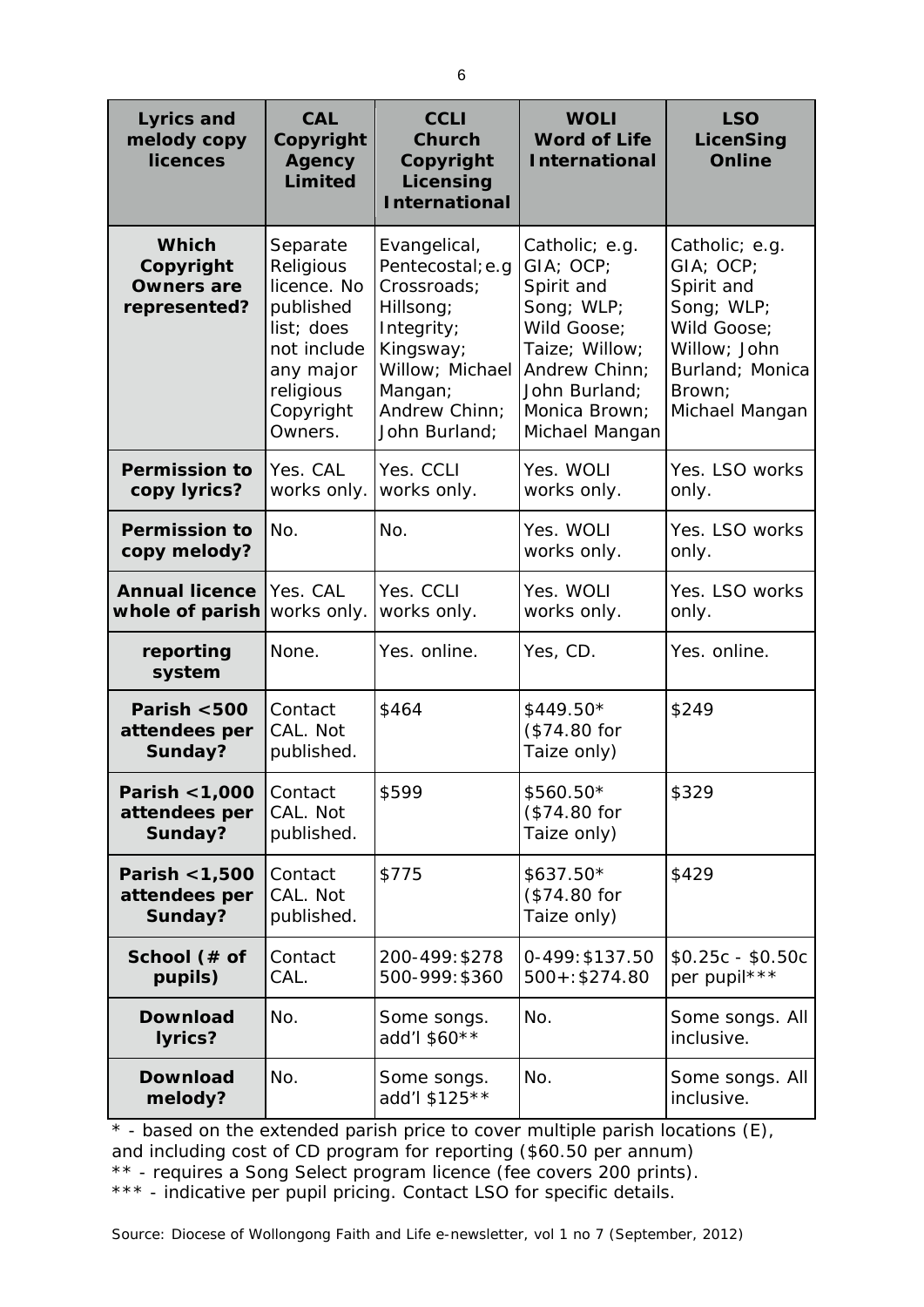Note that none of the above licences include secular or pop music. There are no blanket copyright licences providing lyric copy permissions for secular songs.

The following conditions apply to all lyrics/melody copyright licences:

- Parishes and schools must maintain weekly records of copying (CCLI, CAL for audit purposes) or usage (WOLI, LSO),
- Parishes and schools must regularly report copying (CCLI) or usage (WOLI, LSO) in accordance with the licence terms,
- Parishes and schools must ensure the song title, author, appropriate copyright notice and the copyright licence number appears on the cover, inside cover, or title page of a booklet or below the title of the work in a booklet or slide; e.g.:

*Holy, Holy, Holy- Glendalough Mass,* by Liam Lawton. Excerpts from the English translation of *The Roman Missal* © 2010, ICEL, All rights reserved. Music setting: © 2010 by GIA Publications, Inc. All rights reserved. Used with permission, Word of Life International Licence #55555E.

• the published editions of the texts and melodies must be followed exactly.

The appropriate copyright notices are listed on the published editions of the works and are also included in the CCLI and LSO downloads.

It is important that each parish chooses the licence or licences that meet their repertoire requirements for copyright permissions, and that they fulfil the conditions of use of the licences. Parishes and schools must limit their repertoire to that supported by the licence or licences that they purchase.

*Example 1:* To reprint the words and melody of the Mass parts from the "Glendalough Mass" setting by Liam Lawton (published by GIA) will require a WOLI or LSO licence. Note that a WOLI or LSO licence is still required even if only the words of the Glendalough setting are reprinted. The ICEL permission is insufficient as it is necessary to transcribe the texts as they are laid out in the GIA publication of the Glendalough Mass setting in order to effectively enable the assembly to sing the setting. The source of the reproduction (the GIA publication) dictates the appropriate permissions needed to **reproduce** the text.

*Example 2:* To reprint the response of "Eat this Bread," by Jacques Berthier (TAIZE) in a booklet will require a full WOLI licence or a TAIZE-only WOLI licence.

*Example 3:* To reprint the lyrics of "Shout to the Lord," by Darlen Zschech (Hillsong), requires a CCLI licence.

*Example 4:* To reprint the lyrics of "I am the bread of life," by Suzanne Toolan (GIA), requires a WOLI or LSO licence.

*Example 5:* A "special request" to reprint the lyrics of "You are the wind beneath my wings" (Alfred Publishing) in a service booklet, would require a special permissions request to Alfred Publishing.

Note: Commercial publishers generally require at least 15 working days to process a request. There is no guarantee that permission will be granted. In all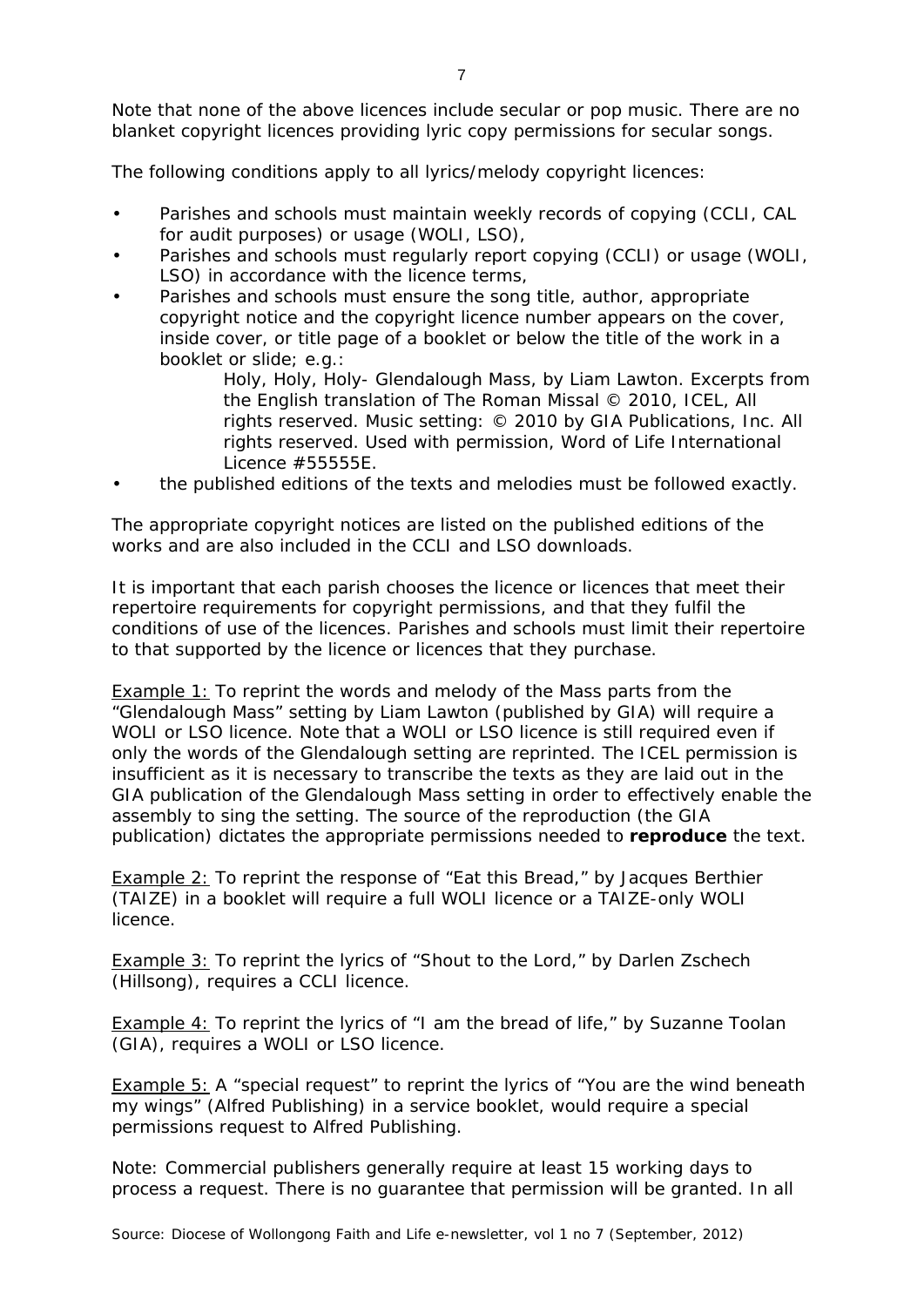likelihood there will be a fee associated with the permission and the fee might be substantial, depending on the song and the circumstance.

## **10. What about music for choirs and musicians?**

Generally speaking, parishes and schools must purchase published editions of music for use in liturgy for each of their choir members and musicians. Most copyright owners provide choral octavos and instrumental editions at a fair price. GIA, OCP and Willow provide downloadable editions of choral music at a reduced cost per download and print. For example, the Mass Shalom choral download is \$6.95 per download and print of 11 songs (~\$0.60c per song copy). LSO also offers purchases of downloadable music editions at a reasonable cost.

CCLI and WOLI both offer music copying licences to **reproduce**, **publish** and **communicate** a **limited repertoire** of sheet music for choirs and musicians. It should be noted that these are time-based licences - the copies can only be used as long as an annual licence fee is paid. If the license is not renewed, all copies made in previous years must be destroyed. The costs of time-based licences can be deceptive: they offer a lower initial cost of acquisition but the long-term costs can be significantly greater than purchasing published editions.

The WOLI music copying licence provides for unlimited copying of sheet music for a fixed annual price (\$221.65 per annum for churches with a congregation size less that 750, and \$400.40 per annum for congregations greater than 750). With such a licence an 800-strong parish could photocopy 50 copies of a 500 song choir edition hymnal, one for each choir member and singer, and 20 copies of the accompaniment edition of the hymnal for all the musicians, all for the one flat fee of \$400.40 per annum. This fee is recurrent every year and cannot lapse. If it lapses, all copies must be shredded. Most churches retain hymnals for around twenty years. For a church with a total congregation of 800 the cost of the service over a twenty year period would be more than \$8,000.

It is important to note that the WOLI music copying licence has a **limited repertoire coverage** and does not cover songs from the majority of copyright owners and publishers of popular Catholic publications, including the copublishers of Gather Australia (GIA) and the publishers of the As One Voice series of hymnals (Willow).

The CCLI music reproduction licence is based on the number of copies made. The fee payable in a year is based on the quantity of copies of songs made in a year. A minimum fee of \$144 is applicable and allows from 1 - 249 copies. For the previous example of 50 choir copies and 20 accompaniment copies of a 500 song hymnal copied in one year, the cost would be ~\$14,000. The CCLI music copy licence is designed to meet ad hoc copying needs, and covers songs by a selected list of copyright owners and publishers.

The following conditions apply to all music copy licences:

- Parishes and schools must own the original published edition being copied (1 original for CCLI, 2 originals for WOLI);
- Parishes and schools must maintain weekly records of copies made;
- Parishes and schools must report copies made annually;
- Parishes and schools must ensure the title, author, appropriate copyright notice AND the copyright licence number appears on each song copy made.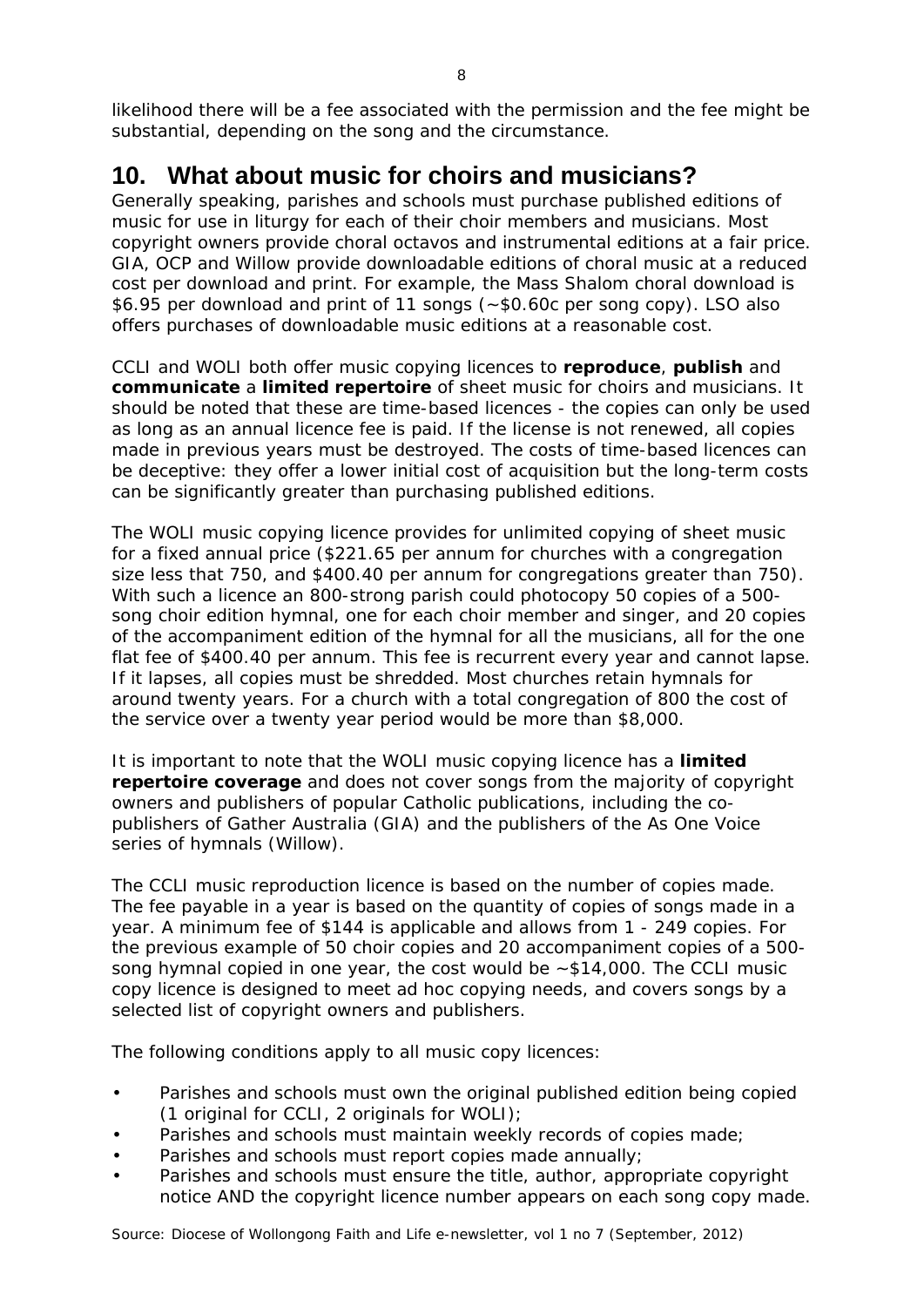| <b>Music Copy Licences</b>                                                                                                                              | <b>Word of Life</b>                                                                                                                                                                                                                                    | <b>CCLI</b>                                                                                                                                                                                             |
|---------------------------------------------------------------------------------------------------------------------------------------------------------|--------------------------------------------------------------------------------------------------------------------------------------------------------------------------------------------------------------------------------------------------------|---------------------------------------------------------------------------------------------------------------------------------------------------------------------------------------------------------|
| Cost mechanism                                                                                                                                          | flat annual fee, based<br>on size of congregation                                                                                                                                                                                                      | annual fee based on<br>number of song copies<br>made for choirs and<br>musicians                                                                                                                        |
| <b>Repertoire range</b>                                                                                                                                 | Word of Life catalogue<br>items excluding GIA<br>(co-publisher of Gather<br>Australia and many<br>other international<br>publications) and<br>Willow Publishing<br>(publisher of As One<br>Voice hymnals and<br>many other Australian<br>publications) | Evangelical, Pentecostal;<br>Crossroads; Hillsong;<br>Integrity; Kingsway;<br>Willow Publishing;<br>Michael Mangan; Andrew<br>Chinn; John Burland                                                       |
| <b>Cost for copying Mass</b><br>book (11 songs) for 20<br>choir members and 10<br>musicians<br>(congregation less<br>than 750)                          | \$221.65 (first year)<br>\$2,216.50 (ten year<br>cost)<br>-e.g. Mass of Christ the<br>Redeemer (OCP)<br>-but not Mass Shalom<br>(Willow Publishing)                                                                                                    | \$216.00 (first year)<br>\$1,512.00 (minimum ten<br>year cost [minimum \$144<br>pa])<br>-e.g. Mass Shalom<br>-but not Mass of Christ<br>the Redeemer (OCP)                                              |
| <b>Comparison cost of</b><br>purchasing 20 choral<br>octavos and 10 song<br>books (published<br>editions)                                               | \$300.00                                                                                                                                                                                                                                               | \$388.00                                                                                                                                                                                                |
| <b>Cost for copying Mass</b><br>book (11 songs) AND a<br>500-song hymnal for<br>20 choir members and<br>10 musicians<br>(congregation less<br>than 750) | \$221.65 (first year)<br>\$2,216.50 (ten year<br>cost)<br>-e.g. Mass of Christ the<br>Redeemer and songs<br>covered by WOLI from<br>Journeysongs hymnal<br>(OCP)                                                                                       | $-$ \$13,250 (first year)<br>\$14,546 (ten year cost)<br>-e.g. Mass Shalom and<br>songs covered by CCLI<br>from hymnals such as As<br>One Voice volumes I and<br>II, Gather Australia and<br>The Source |
| What happens when<br>cease renewal?                                                                                                                     | All copies made must<br>be destroyed                                                                                                                                                                                                                   | All copies made must be<br>destroyed                                                                                                                                                                    |

#### **11. What about music adaptations or changes to text?**

Parishes and schools are not permitted to adapt liturgical and scriptural texts. This is a strict policy of the copyright owners of English translations of liturgical and scriptural texts. Re-arrangements of music and changes to lyrics of copyright protected works are not covered by any blanket copyright licence and copyright owners need to be contacted directly to obtain adaptation permissions.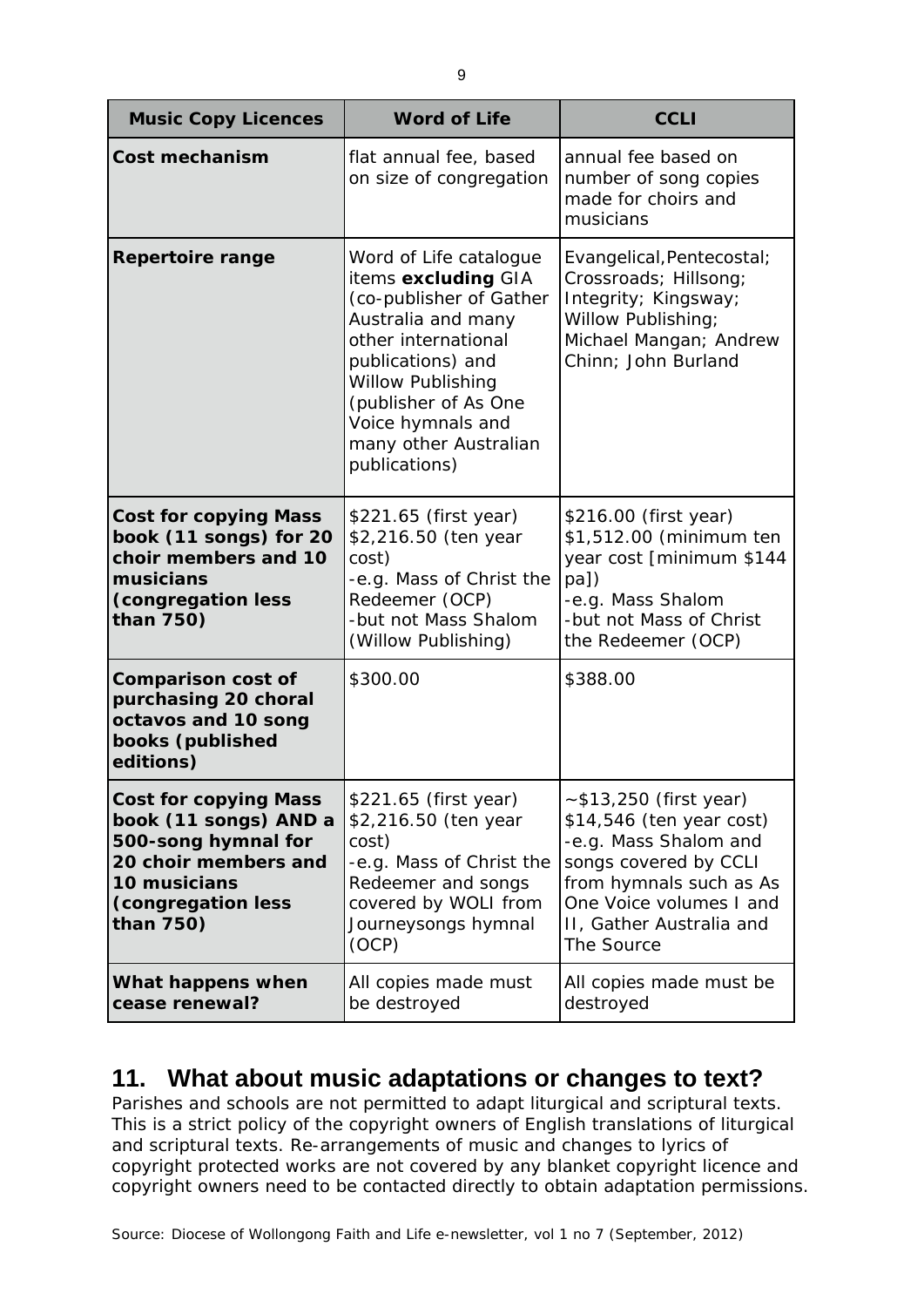Parishes and schools should avoid adaptations because of the complex procedure to apply for permissions and the likelihood that permissions will not be granted. Adaptations made without permission are an infringement of copyright law.

## **12. What about making recordings?**

Parishes and schools wishing to make recordings must firstly obtain the permission of the performer. The only time a licence is not required for making a recording is when it is made for members of the congregation who are housebound and cannot attend services. AMCOS and ARIA do not require a licence for recording in these circumstances.

All other recording applications require some kind of licence. To make an audio recording of copyright AMCOS works, a parish or school will need to apply for an Audio Manufacturing Licence from AMCOS. If a parish or school wants to assemble a compilation of copyright AMCOS works and duplicate it, then permission needs to be sought firstly from ARIA/PPCA to ensure copyright clearance to use the recording. Then an application needs to be made to AMCOS for a Casual Blanket Licence.

If a parish or school wishes to make a video recording of an event for domestic and personal use, such as a wedding or a graduation Mass, it must apply to AMCOS for a Domestic Use Video Licence. If a parish or school wishes to publicly screen or distribute a video recording, it must first obtain publisher and record label permission to make a recording.

Duplicating and sharing commercially produced CD or mp3 recordings among choir members or musicians is an infringement of copyright. An alternative is to email links to iTunes or other similar sites where choir members and musicians can listen to previews of the track and download the whole track for a small fee.

## **13. What about non-liturgical parish and school events?**

The exemption for public performance of works in a liturgical or other worship service **does not extend** to concerts or other non-worship events where copyright protected works are performed in churches, school halls or other parish and school situations. Nor does the exemption extend to music on hold in parish or school office phone systems.

For live music performances in school concerts, church concerts, awards nights, fetes, socials, dances, festivals, and youth group events (other than praise and worship events), parishes and schools need to obtain an APRA licence. For playing of sound recordings and videos in concerts, fetes, socials, dances, festivals, and youth group events (other than praise and worship events), parishes and schools need to obtain an APRA licence AND a PPCA licence. Playing music on phone lines when callers are put on hold, parishes and schools need an APRA Music on Hold licence, and may also require a PPCA licence if playing commercial sound recordings.

## **14. What are the consequences of not complying?**

If a parish or school **reproduces**, **publishes**, **communicates** or **adapts** any copyright protected work for use in liturgy without first obtaining permission from the copyright owner, it infringes Australian copyright law and is liable to a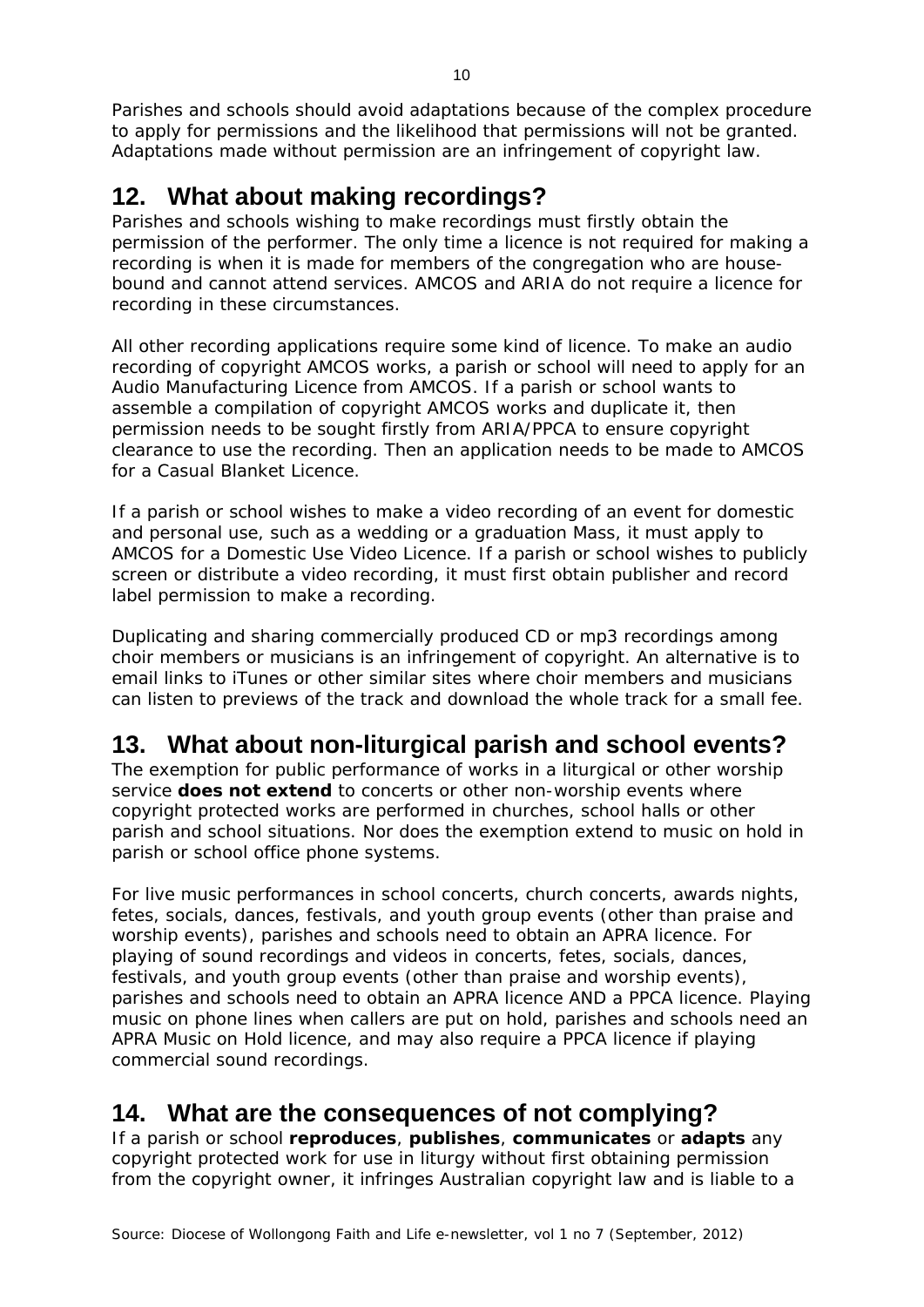range of consequent penalties, including substantial fines and imprisonment of individuals involved. From a justice perspective, it should be noted that the sale of published editions is the primary source of remuneration for composers' works. Photocopying of published editions without the permission of the copyright owner, either directly or via a music copy licence, is a serious infringement of copyright law.

#### **15. Where do I get more information?**

The following contact details are helpful when requesting permissions from copyright owners and obtaining licences from copyright licence providers.

#### **Australian Copyright Council**

www.copyright.org.au

#### **Australian Pastoral Musicians Network**

http://www.apmn.org.au

#### **APRA/AMCOS**

http://www.apra-amcos.com.au/downloads/file/Music%20Consumers/Music-Copyright-Guide-for-Churches.pdf

#### **CAL**

http://www.copyright.org.au/find-an-answer/

#### **CCLI (Christian Copyright Licensing International)**

http://www.ccli.com.au

#### **Darton, Longman and Todd Ltd (The Jerusalem Bible)**

http://www.darton-longman-todd.co.uk/contact-us/rights-permissions.aspx

#### **HarperCollins Publishers (The Grail Psalms)**

http://www.harpercollins.co.uk/businesscentre/Permissions/Pages/Permissions.aspx

#### **ICEL(International Commission on English in the Liturgy)**

www.icelweb.org permission@eliturgy.org

#### **LicenSing Online**

https://www.licensingonline.org/en-au

#### **Word of Life International**

http://www.freelink.com.au/wolstart.htm